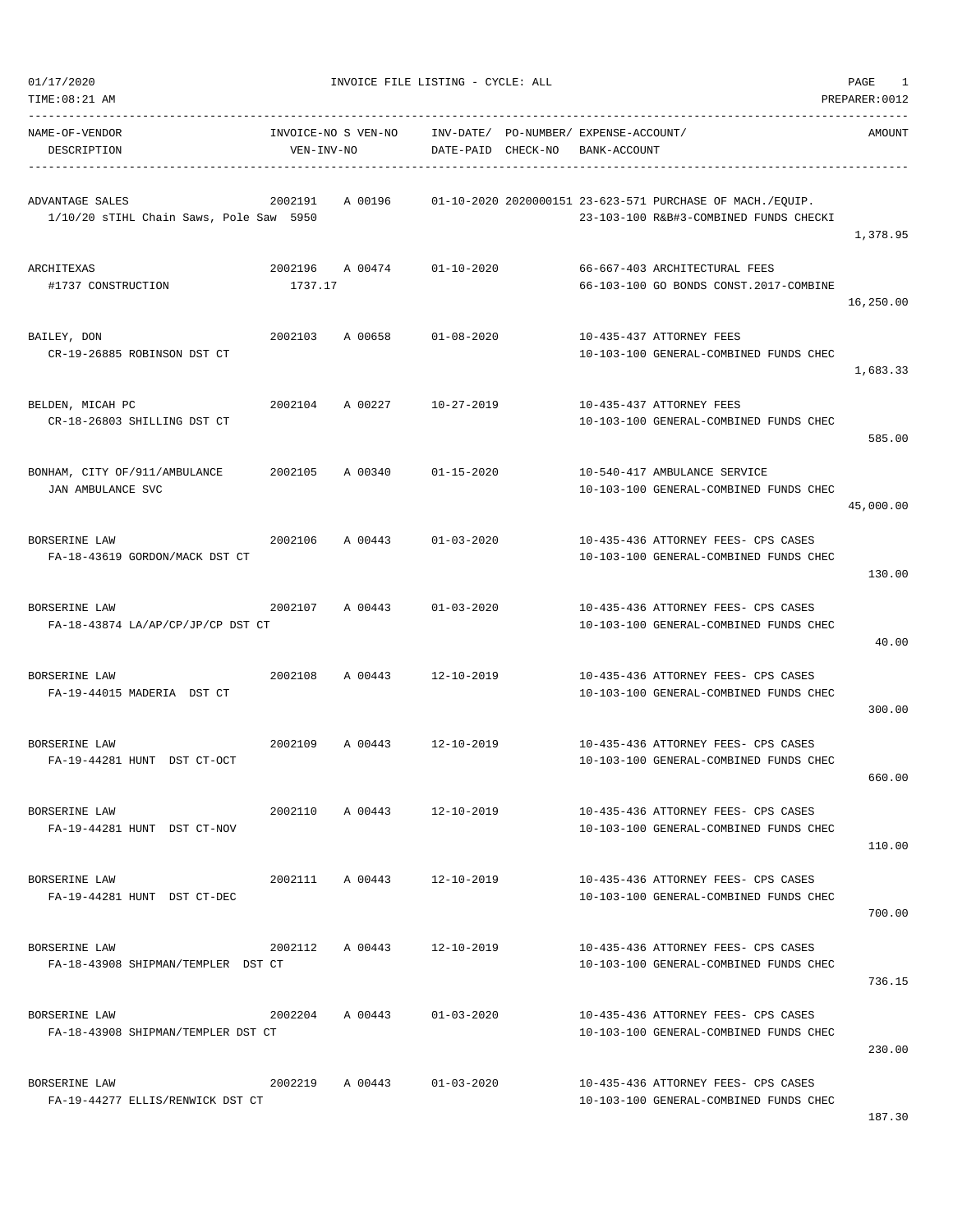DESCRIPTION VEN-INV-NO DATE-PAID CHECK-NO BANK-ACCOUNT

----------------------------------------------------------------------------------------------------------------------------------- NAME-OF-VENDOR INVOICE-NO S VEN-NO INV-DATE/ PO-NUMBER/ EXPENSE-ACCOUNT/ AMOUNT

| BRANNAN, QUIENCY SMITH<br>FA-19-44526 WRIGHT DST CT                        | 2002113         | A 00725         | $01 - 03 - 2020$           | 10-435-436 ATTORNEY FEES- CPS CASES<br>10-103-100 GENERAL-COMBINED FUNDS CHEC |                  |
|----------------------------------------------------------------------------|-----------------|-----------------|----------------------------|-------------------------------------------------------------------------------|------------------|
| BRANNAN, QUIENCY SMITH<br>FA-19-44487 BARBER DST CT                        |                 | 2002114 A 00725 | 01-03-2020                 | 10-435-436 ATTORNEY FEES- CPS CASES<br>10-103-100 GENERAL-COMBINED FUNDS CHEC | 331.50           |
| BRANNAN, QUIENCY SMITH<br>CR-17-26277 BOWLING DST CT                       |                 |                 | 2002115 A 00725 11-15-2019 | 10-435-437 ATTORNEY FEES<br>10-103-100 GENERAL-COMBINED FUNDS CHEC            | 340.00<br>170.00 |
| BRANNAN, QUIENCY SMITH<br>M. ALLEN DST CT                                  | 2002116         |                 | A 00725 12-12-2019         | 10-435-437 ATTORNEY FEES<br>10-103-100 GENERAL-COMBINED FUNDS CHEC            | 306.00           |
| BRESE-LEBRON LAW, PLLC<br>CR-18-26849 BLACKBURN DST CT                     |                 |                 | 2002117 A 00449 11-14-2019 | 10-435-437 ATTORNEY FEES<br>10-103-100 GENERAL-COMBINED FUNDS CHEC            | 306.00           |
| BRESE-LEBRON LAW, PLLC<br>FA-19-44431 FLETCHER DST CT                      |                 |                 | 2002118 A 00449 12-19-2019 | 10-435-436 ATTORNEY FEES- CPS CASES<br>10-103-100 GENERAL-COMBINED FUNDS CHEC | 170.00           |
| BRESE-LEBRON LAW, PLLC<br>FA-19-44312 HALL DST CT                          | 2002205         |                 | A 00449 01-13-2020         | 10-435-436 ATTORNEY FEES- CPS CASES<br>10-103-100 GENERAL-COMBINED FUNDS CHEC | 807.50           |
| BRESE-LEBRON LAW, PLLC<br>FA-19-44046 SCOTT DST CT                         | 2002206         |                 | A 00449 01-13-2020         | 10-435-436 ATTORNEY FEES- CPS CASES<br>10-103-100 GENERAL-COMBINED FUNDS CHEC | 229.50           |
| BROWN, ELIJAH C.<br>T. BROWN DST CT                                        |                 | 2002119 A 00264 | 12-04-2019                 | 10-435-437 ATTORNEY FEES<br>10-103-100 GENERAL-COMBINED FUNDS CHEC            | 127.00           |
| BROWN, ELIJAH C.<br>CR-15-25279 HUBBARD DST CT                             | 2002120         |                 | A 00264 12-04-2019         | 10-435-437 ATTORNEY FEES<br>10-103-100 GENERAL-COMBINED FUNDS CHEC            | 297.50           |
| BROWN, ELIJAH C.<br>CR-14-25070 WILSON DST CT                              | 2002121         | A 00264         | 12-04-2019                 | 10-435-437 ATTORNEY FEES<br>10-103-100 GENERAL-COMBINED FUNDS CHEC            | 208.25           |
| COOPER-SORRELLS FUNERAL HOME<br>1/7/20 ARMSTRONG REMOVAL/POUCH/TRAN C20-01 | 2002122         | A 00163         | $01 - 07 - 2020$           | 10-425-466 AUTOPSIES<br>10-103-100 GENERAL-COMBINED FUNDS CHEC                | 518.75           |
| DM TRUCKING, LLC<br>1/2/20 ROCK & GRAVEL-HAULING                           | 2002195<br>1684 | A 00096         | $01 - 02 - 2020$           | 24-624-341 R & B MAT. ROCK & GRAVEL<br>24-103-100 R&B#4- COMBINED FUNDS CHECK | 3,048.68         |
| DM TRUCKING, LLC<br>1/2/20 ROCK & GRAVEL-HAULING                           | 2002200<br>1684 | A 00096         | $01 - 02 - 2020$           | 78-628-341 R & B MAT. ROCK & GRAVEL<br>78-103-100 RAW WATER PIPELINE-COMB.FUN |                  |

TIME:08:21 AM PREPARER:0012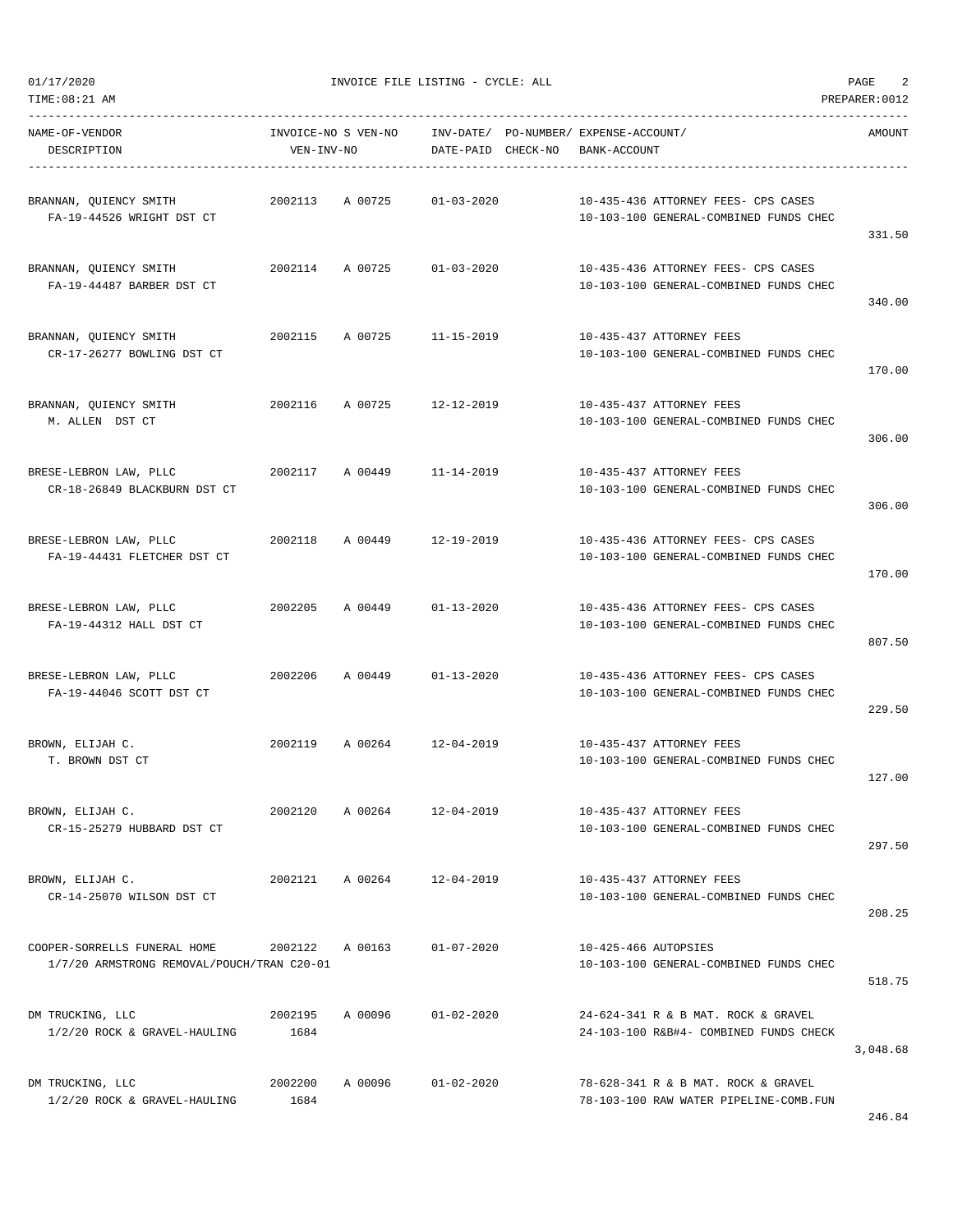TIME:08:21 AM PREPARER:0012

01/17/2020 INVOICE FILE LISTING - CYCLE: ALL PAGE 3

| NAME-OF-VENDOR<br>DESCRIPTION                                    | INVOICE-NO S VEN-NO INV-DATE/ PO-NUMBER/ EXPENSE-ACCOUNT/<br>VEN-INV-NO | DATE-PAID CHECK-NO | BANK-ACCOUNT                                                               | AMOUNT   |
|------------------------------------------------------------------|-------------------------------------------------------------------------|--------------------|----------------------------------------------------------------------------|----------|
| DOUBLE D TRUCK REPAIR<br>1/8/20 92 PRBT REPAIR                   | A 00009<br>2002178<br>11403                                             | $01 - 08 - 2020$   | 22-622-458 R & M MACHINERY PARTS<br>22-103-100 R&B#2- COMBINED FUNDS CHECK | 1,359.58 |
| FANNIN COUNTY ELEC. CO-OP, INC<br>#10115200 PCT 3 ELECTRIC       | 2002192 A 00335 01-13-2020                                              |                    | 23-623-440 UTILITY ELECTRICITY<br>23-103-100 R&B#3-COMBINED FUNDS CHECKI   | 407.32   |
| FANNIN COUNTY TAX ASSESSOR-COL<br>1/6/20 1999 INTL REGISTRATION  | 2002179 A 00797<br>PLATE 1038474                                        | 01-06-2020         | 22-622-458 R & M MACHINERY PARTS<br>22-103-100 R&B#2- COMBINED FUNDS CHECK | 7.50     |
| FANNIN COUNTY TAX ASSESSOR-COL<br>1/6/20 2015 INTL REGISTRATION  | 2002180 A 00797<br>PLATE 1146796                                        | 01-06-2020         | 22-622-458 R & M MACHINERY PARTS<br>22-103-100 R&B#2- COMBINED FUNDS CHECK | 7.50     |
| FANNIN COUNTY TAX ASSESSOR-COL<br>1/6/20 1998 MACK REGISTRATION  | 2002187 A 00797<br>PLATE 9032519                                        | 01-06-2020         | 23-623-458 R & M MACHINERY PARTS<br>23-103-100 R&B#3-COMBINED FUNDS CHECKI | 22.00    |
| FANNIN COUNTY TAX ASSESSOR-COL<br>1/6/20 2006 DODGE REGISTRATION | 2002188 A 00797<br>PLATE 1290575                                        | 01-06-2020         | 23-623-458 R & M MACHINERY PARTS<br>23-103-100 R&B#3-COMBINED FUNDS CHECKI | 7.50     |
| FANNIN COUNTY TAX ASSESSOR-COL<br>1/6/20 2001 DODGE REGISTRATION | 2002189 A00797<br>PLATE 1290576                                         | $01 - 06 - 2020$   | 23-623-458 R & M MACHINERY PARTS<br>23-103-100 R&B#3-COMBINED FUNDS CHECKI | 7.50     |
| FANNIN COUNTY TAX ASSESSOR-COL<br>1/6/20 2005 FORD REGISTRATION  | 2002190 A00797<br>PLATE 1083159                                         | $01 - 06 - 2020$   | 23-623-458 R & M MACHINERY PARTS<br>23-103-100 R&B#3-COMBINED FUNDS CHECKI | 22.00    |
| FREE, THOMAS<br>1/26-28/20 TRAINING-MEALS                        | 2002197 A                                                               | 12-30-2019         | 67-560-428 TRAINING & TUITION<br>67-103-100 ANNUAL PAYMENT-COMBINED FUN    | 84.00    |
| FRITTS, JOEY D.<br>CR-19-27163 GARREN DST CT                     | 2002123<br>A 00028                                                      | 12-22-2019         | 10-435-437 ATTORNEY FEES<br>10-103-100 GENERAL-COMBINED FUNDS CHEC         | 418.00   |
| FRITTS, JOEY D.<br>CR-19-27038 GARZA DST CT                      | A 00028 12-22-2019<br>2002124                                           |                    | 10-435-437 ATTORNEY FEES<br>10-103-100 GENERAL-COMBINED FUNDS CHEC         | 1,900.00 |
| FRITTS, JOEY D.<br>CR-18-26823 KELSEY DST CT                     | 2002125<br>A 00028                                                      | 12-22-2019         | 10-435-437 ATTORNEY FEES<br>10-103-100 GENERAL-COMBINED FUNDS CHEC         | 864.50   |
| FRITTS, JOEY D.<br>CR-19-27038 GARZA DST CT                      | 2002126<br>A 00028                                                      | 12-22-2019         | 10-435-437 ATTORNEY FEES<br>10-103-100 GENERAL-COMBINED FUNDS CHEC         | 494.00   |
| FUNCTION 4, LLC<br>#9A1068 COPIER-AGRILIFE                       | 2002127 A 00236<br>INV758138                                            | $01 - 08 - 2020$   | 10-665-315 COPIER RENTAL<br>10-103-100 GENERAL-COMBINED FUNDS CHEC         |          |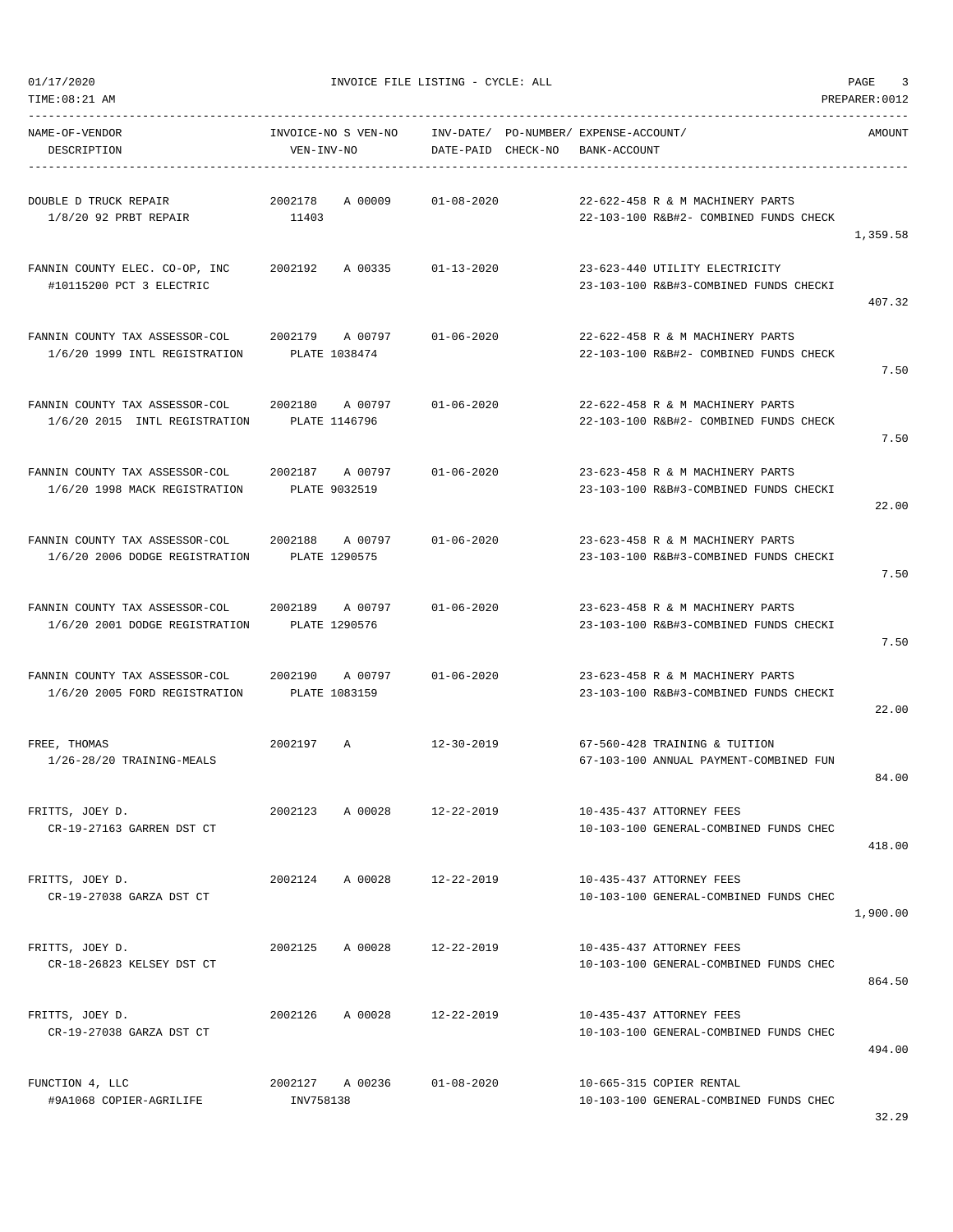| TIME: 08:21 AM<br>PREPARER: 0012<br>NAME-OF-VENDOR<br>INVOICE-NO S VEN-NO INV-DATE/ PO-NUMBER/ EXPENSE-ACCOUNT/<br>AMOUNT<br>DESCRIPTION<br>VEN-INV-NO<br>DATE-PAID CHECK-NO<br>BANK-ACCOUNT<br>2002128 A 00236<br>FUNCTION 4, LLC<br>01-08-2020<br>10-510-315 COPIER RENTAL<br>INV758138<br>#9A1068 COPIER-CO CLK/AUD<br>10-103-100 GENERAL-COMBINED FUNDS CHEC<br>78.56<br>2002129 A 00236<br>$01 - 08 - 2020$<br>10-499-315 COPIER EXPENSE<br>FUNCTION 4, LLC<br>#9A1068 COPIER-TAX ASSESSOR<br>INV758138<br>10-103-100 GENERAL-COMBINED FUNDS CHEC<br>4.65<br>$01 - 08 - 2020$<br>FUNCTION 4, LLC<br>2002130 A 00236<br>10-513-315 COPIER RENTAL<br>#9A1068 COPIER-SA<br>INV758138<br>10-103-100 GENERAL-COMBINED FUNDS CHEC<br>11.79<br>2002131 A 00236<br>10-590-315 COPIER RENTAL<br>FUNCTION 4, LLC<br>$01 - 08 - 2020$<br>10-103-100 GENERAL-COMBINED FUNDS CHEC<br>#9A1068 COPIER-ENVIRO DEVEL<br>INV758138<br>7.68<br>2002132 A 00236<br>$01 - 08 - 2020$<br>FUNCTION 4, LLC<br>10-575-315 COPIER RENTAL<br>#9A1068 COPIER-JUV PROB<br>INV758138<br>10-103-100 GENERAL-COMBINED FUNDS CHEC<br>1.20<br>2002133 A 00236<br>$01 - 08 - 2020$<br>FUNCTION 4, LLC<br>10-475-315 COPIER EXPENSE<br>#9A1068 COPIER-DA<br>INV758138<br>10-103-100 GENERAL-COMBINED FUNDS CHEC<br>6.37<br>2002134 A 00236<br>$01 - 08 - 2020$<br>10-410-315 COPIER RENTAL<br>FUNCTION 4, LLC<br>#9A1068 COPIER-CO CT@LAW<br>INV758138<br>10-103-100 GENERAL-COMBINED FUNDS CHEC<br>5.51<br>GAYLON P. RIDDELS LAW FIRM, PC<br>2002220<br>A 00512<br>$01 - 10 - 2020$<br>10-435-437 ATTORNEY FEES<br>CR-19-27058 BRIDENTHAL DST CT<br>10-103-100 GENERAL-COMBINED FUNDS CHEC<br>1,577.00<br>GOODMAN-MORRIS, COURTNEY<br>2002135<br>A 00459<br>01-09-2020<br>10-435-436 ATTORNEY FEES- CPS CASES<br>FA-19-44312 HALL DST CT<br>10-103-100 GENERAL-COMBINED FUNDS CHEC<br>544.00<br>GOODMAN-MORRIS, COURTNEY 2002136<br>A 00459 12-20-2019<br>10-435-436 ATTORNEY FEES- CPS CASES<br>FA-19-44487 ANDERTON DST CT<br>10-103-100 GENERAL-COMBINED FUNDS CHEC<br>413.46<br>HITS, INC<br>2002199 A<br>67-560-428 TRAINING & TUITION<br>12-30-2019<br>67-103-100 ANNUAL PAYMENT-COMBINED FUN<br>1/27-28/20 TRAINING REGISTRATIONS J. TAYLOR/T. FREE<br>500.00<br>HOLLAND, JORDAN PLLC<br>2002137 A 00010<br>01-02-2020<br>10-435-437 ATTORNEY FEES<br>CR-19-26982 TITSWORTH DST CT<br>10-103-100 GENERAL-COMBINED FUNDS CHEC<br>552.50<br>A 00010<br>12-19-2019<br>HOLLAND, JORDAN PLLC<br>2002138<br>10-435-437 ATTORNEY FEES<br>CR-18-26821 FIELDS DST CT<br>10-103-100 GENERAL-COMBINED FUNDS CHEC<br>837.25<br>HOLLAND, JORDAN PLLC<br>A 00010 12-20-2019<br>10-435-436 ATTORNEY FEES- CPS CASES<br>2002139<br>FA-19-44179 WMC/JC DST CT<br>10-103-100 GENERAL-COMBINED FUNDS CHEC | 01/17/2020 | INVOICE FILE LISTING - CYCLE: ALL | PAGE<br>4 |
|-----------------------------------------------------------------------------------------------------------------------------------------------------------------------------------------------------------------------------------------------------------------------------------------------------------------------------------------------------------------------------------------------------------------------------------------------------------------------------------------------------------------------------------------------------------------------------------------------------------------------------------------------------------------------------------------------------------------------------------------------------------------------------------------------------------------------------------------------------------------------------------------------------------------------------------------------------------------------------------------------------------------------------------------------------------------------------------------------------------------------------------------------------------------------------------------------------------------------------------------------------------------------------------------------------------------------------------------------------------------------------------------------------------------------------------------------------------------------------------------------------------------------------------------------------------------------------------------------------------------------------------------------------------------------------------------------------------------------------------------------------------------------------------------------------------------------------------------------------------------------------------------------------------------------------------------------------------------------------------------------------------------------------------------------------------------------------------------------------------------------------------------------------------------------------------------------------------------------------------------------------------------------------------------------------------------------------------------------------------------------------------------------------------------------------------------------------------------------------------------------------------------------------------------------------------------------------------------------------------------------------------------------------------------------------------------------------------------------------------------------------------------|------------|-----------------------------------|-----------|
|                                                                                                                                                                                                                                                                                                                                                                                                                                                                                                                                                                                                                                                                                                                                                                                                                                                                                                                                                                                                                                                                                                                                                                                                                                                                                                                                                                                                                                                                                                                                                                                                                                                                                                                                                                                                                                                                                                                                                                                                                                                                                                                                                                                                                                                                                                                                                                                                                                                                                                                                                                                                                                                                                                                                                                 |            |                                   |           |
|                                                                                                                                                                                                                                                                                                                                                                                                                                                                                                                                                                                                                                                                                                                                                                                                                                                                                                                                                                                                                                                                                                                                                                                                                                                                                                                                                                                                                                                                                                                                                                                                                                                                                                                                                                                                                                                                                                                                                                                                                                                                                                                                                                                                                                                                                                                                                                                                                                                                                                                                                                                                                                                                                                                                                                 |            |                                   |           |
|                                                                                                                                                                                                                                                                                                                                                                                                                                                                                                                                                                                                                                                                                                                                                                                                                                                                                                                                                                                                                                                                                                                                                                                                                                                                                                                                                                                                                                                                                                                                                                                                                                                                                                                                                                                                                                                                                                                                                                                                                                                                                                                                                                                                                                                                                                                                                                                                                                                                                                                                                                                                                                                                                                                                                                 |            |                                   |           |
|                                                                                                                                                                                                                                                                                                                                                                                                                                                                                                                                                                                                                                                                                                                                                                                                                                                                                                                                                                                                                                                                                                                                                                                                                                                                                                                                                                                                                                                                                                                                                                                                                                                                                                                                                                                                                                                                                                                                                                                                                                                                                                                                                                                                                                                                                                                                                                                                                                                                                                                                                                                                                                                                                                                                                                 |            |                                   |           |
|                                                                                                                                                                                                                                                                                                                                                                                                                                                                                                                                                                                                                                                                                                                                                                                                                                                                                                                                                                                                                                                                                                                                                                                                                                                                                                                                                                                                                                                                                                                                                                                                                                                                                                                                                                                                                                                                                                                                                                                                                                                                                                                                                                                                                                                                                                                                                                                                                                                                                                                                                                                                                                                                                                                                                                 |            |                                   |           |
|                                                                                                                                                                                                                                                                                                                                                                                                                                                                                                                                                                                                                                                                                                                                                                                                                                                                                                                                                                                                                                                                                                                                                                                                                                                                                                                                                                                                                                                                                                                                                                                                                                                                                                                                                                                                                                                                                                                                                                                                                                                                                                                                                                                                                                                                                                                                                                                                                                                                                                                                                                                                                                                                                                                                                                 |            |                                   |           |
|                                                                                                                                                                                                                                                                                                                                                                                                                                                                                                                                                                                                                                                                                                                                                                                                                                                                                                                                                                                                                                                                                                                                                                                                                                                                                                                                                                                                                                                                                                                                                                                                                                                                                                                                                                                                                                                                                                                                                                                                                                                                                                                                                                                                                                                                                                                                                                                                                                                                                                                                                                                                                                                                                                                                                                 |            |                                   |           |
|                                                                                                                                                                                                                                                                                                                                                                                                                                                                                                                                                                                                                                                                                                                                                                                                                                                                                                                                                                                                                                                                                                                                                                                                                                                                                                                                                                                                                                                                                                                                                                                                                                                                                                                                                                                                                                                                                                                                                                                                                                                                                                                                                                                                                                                                                                                                                                                                                                                                                                                                                                                                                                                                                                                                                                 |            |                                   |           |
|                                                                                                                                                                                                                                                                                                                                                                                                                                                                                                                                                                                                                                                                                                                                                                                                                                                                                                                                                                                                                                                                                                                                                                                                                                                                                                                                                                                                                                                                                                                                                                                                                                                                                                                                                                                                                                                                                                                                                                                                                                                                                                                                                                                                                                                                                                                                                                                                                                                                                                                                                                                                                                                                                                                                                                 |            |                                   |           |
|                                                                                                                                                                                                                                                                                                                                                                                                                                                                                                                                                                                                                                                                                                                                                                                                                                                                                                                                                                                                                                                                                                                                                                                                                                                                                                                                                                                                                                                                                                                                                                                                                                                                                                                                                                                                                                                                                                                                                                                                                                                                                                                                                                                                                                                                                                                                                                                                                                                                                                                                                                                                                                                                                                                                                                 |            |                                   |           |
|                                                                                                                                                                                                                                                                                                                                                                                                                                                                                                                                                                                                                                                                                                                                                                                                                                                                                                                                                                                                                                                                                                                                                                                                                                                                                                                                                                                                                                                                                                                                                                                                                                                                                                                                                                                                                                                                                                                                                                                                                                                                                                                                                                                                                                                                                                                                                                                                                                                                                                                                                                                                                                                                                                                                                                 |            |                                   |           |
|                                                                                                                                                                                                                                                                                                                                                                                                                                                                                                                                                                                                                                                                                                                                                                                                                                                                                                                                                                                                                                                                                                                                                                                                                                                                                                                                                                                                                                                                                                                                                                                                                                                                                                                                                                                                                                                                                                                                                                                                                                                                                                                                                                                                                                                                                                                                                                                                                                                                                                                                                                                                                                                                                                                                                                 |            |                                   |           |
|                                                                                                                                                                                                                                                                                                                                                                                                                                                                                                                                                                                                                                                                                                                                                                                                                                                                                                                                                                                                                                                                                                                                                                                                                                                                                                                                                                                                                                                                                                                                                                                                                                                                                                                                                                                                                                                                                                                                                                                                                                                                                                                                                                                                                                                                                                                                                                                                                                                                                                                                                                                                                                                                                                                                                                 |            |                                   |           |
|                                                                                                                                                                                                                                                                                                                                                                                                                                                                                                                                                                                                                                                                                                                                                                                                                                                                                                                                                                                                                                                                                                                                                                                                                                                                                                                                                                                                                                                                                                                                                                                                                                                                                                                                                                                                                                                                                                                                                                                                                                                                                                                                                                                                                                                                                                                                                                                                                                                                                                                                                                                                                                                                                                                                                                 |            |                                   |           |
|                                                                                                                                                                                                                                                                                                                                                                                                                                                                                                                                                                                                                                                                                                                                                                                                                                                                                                                                                                                                                                                                                                                                                                                                                                                                                                                                                                                                                                                                                                                                                                                                                                                                                                                                                                                                                                                                                                                                                                                                                                                                                                                                                                                                                                                                                                                                                                                                                                                                                                                                                                                                                                                                                                                                                                 |            |                                   |           |
|                                                                                                                                                                                                                                                                                                                                                                                                                                                                                                                                                                                                                                                                                                                                                                                                                                                                                                                                                                                                                                                                                                                                                                                                                                                                                                                                                                                                                                                                                                                                                                                                                                                                                                                                                                                                                                                                                                                                                                                                                                                                                                                                                                                                                                                                                                                                                                                                                                                                                                                                                                                                                                                                                                                                                                 |            |                                   |           |
|                                                                                                                                                                                                                                                                                                                                                                                                                                                                                                                                                                                                                                                                                                                                                                                                                                                                                                                                                                                                                                                                                                                                                                                                                                                                                                                                                                                                                                                                                                                                                                                                                                                                                                                                                                                                                                                                                                                                                                                                                                                                                                                                                                                                                                                                                                                                                                                                                                                                                                                                                                                                                                                                                                                                                                 |            |                                   |           |
|                                                                                                                                                                                                                                                                                                                                                                                                                                                                                                                                                                                                                                                                                                                                                                                                                                                                                                                                                                                                                                                                                                                                                                                                                                                                                                                                                                                                                                                                                                                                                                                                                                                                                                                                                                                                                                                                                                                                                                                                                                                                                                                                                                                                                                                                                                                                                                                                                                                                                                                                                                                                                                                                                                                                                                 |            |                                   |           |
|                                                                                                                                                                                                                                                                                                                                                                                                                                                                                                                                                                                                                                                                                                                                                                                                                                                                                                                                                                                                                                                                                                                                                                                                                                                                                                                                                                                                                                                                                                                                                                                                                                                                                                                                                                                                                                                                                                                                                                                                                                                                                                                                                                                                                                                                                                                                                                                                                                                                                                                                                                                                                                                                                                                                                                 |            |                                   |           |
|                                                                                                                                                                                                                                                                                                                                                                                                                                                                                                                                                                                                                                                                                                                                                                                                                                                                                                                                                                                                                                                                                                                                                                                                                                                                                                                                                                                                                                                                                                                                                                                                                                                                                                                                                                                                                                                                                                                                                                                                                                                                                                                                                                                                                                                                                                                                                                                                                                                                                                                                                                                                                                                                                                                                                                 |            |                                   |           |
|                                                                                                                                                                                                                                                                                                                                                                                                                                                                                                                                                                                                                                                                                                                                                                                                                                                                                                                                                                                                                                                                                                                                                                                                                                                                                                                                                                                                                                                                                                                                                                                                                                                                                                                                                                                                                                                                                                                                                                                                                                                                                                                                                                                                                                                                                                                                                                                                                                                                                                                                                                                                                                                                                                                                                                 |            |                                   |           |
|                                                                                                                                                                                                                                                                                                                                                                                                                                                                                                                                                                                                                                                                                                                                                                                                                                                                                                                                                                                                                                                                                                                                                                                                                                                                                                                                                                                                                                                                                                                                                                                                                                                                                                                                                                                                                                                                                                                                                                                                                                                                                                                                                                                                                                                                                                                                                                                                                                                                                                                                                                                                                                                                                                                                                                 |            |                                   |           |
|                                                                                                                                                                                                                                                                                                                                                                                                                                                                                                                                                                                                                                                                                                                                                                                                                                                                                                                                                                                                                                                                                                                                                                                                                                                                                                                                                                                                                                                                                                                                                                                                                                                                                                                                                                                                                                                                                                                                                                                                                                                                                                                                                                                                                                                                                                                                                                                                                                                                                                                                                                                                                                                                                                                                                                 |            |                                   |           |
|                                                                                                                                                                                                                                                                                                                                                                                                                                                                                                                                                                                                                                                                                                                                                                                                                                                                                                                                                                                                                                                                                                                                                                                                                                                                                                                                                                                                                                                                                                                                                                                                                                                                                                                                                                                                                                                                                                                                                                                                                                                                                                                                                                                                                                                                                                                                                                                                                                                                                                                                                                                                                                                                                                                                                                 |            |                                   |           |
|                                                                                                                                                                                                                                                                                                                                                                                                                                                                                                                                                                                                                                                                                                                                                                                                                                                                                                                                                                                                                                                                                                                                                                                                                                                                                                                                                                                                                                                                                                                                                                                                                                                                                                                                                                                                                                                                                                                                                                                                                                                                                                                                                                                                                                                                                                                                                                                                                                                                                                                                                                                                                                                                                                                                                                 |            |                                   |           |
|                                                                                                                                                                                                                                                                                                                                                                                                                                                                                                                                                                                                                                                                                                                                                                                                                                                                                                                                                                                                                                                                                                                                                                                                                                                                                                                                                                                                                                                                                                                                                                                                                                                                                                                                                                                                                                                                                                                                                                                                                                                                                                                                                                                                                                                                                                                                                                                                                                                                                                                                                                                                                                                                                                                                                                 |            |                                   |           |
|                                                                                                                                                                                                                                                                                                                                                                                                                                                                                                                                                                                                                                                                                                                                                                                                                                                                                                                                                                                                                                                                                                                                                                                                                                                                                                                                                                                                                                                                                                                                                                                                                                                                                                                                                                                                                                                                                                                                                                                                                                                                                                                                                                                                                                                                                                                                                                                                                                                                                                                                                                                                                                                                                                                                                                 |            |                                   |           |
|                                                                                                                                                                                                                                                                                                                                                                                                                                                                                                                                                                                                                                                                                                                                                                                                                                                                                                                                                                                                                                                                                                                                                                                                                                                                                                                                                                                                                                                                                                                                                                                                                                                                                                                                                                                                                                                                                                                                                                                                                                                                                                                                                                                                                                                                                                                                                                                                                                                                                                                                                                                                                                                                                                                                                                 |            |                                   |           |
|                                                                                                                                                                                                                                                                                                                                                                                                                                                                                                                                                                                                                                                                                                                                                                                                                                                                                                                                                                                                                                                                                                                                                                                                                                                                                                                                                                                                                                                                                                                                                                                                                                                                                                                                                                                                                                                                                                                                                                                                                                                                                                                                                                                                                                                                                                                                                                                                                                                                                                                                                                                                                                                                                                                                                                 |            |                                   |           |
|                                                                                                                                                                                                                                                                                                                                                                                                                                                                                                                                                                                                                                                                                                                                                                                                                                                                                                                                                                                                                                                                                                                                                                                                                                                                                                                                                                                                                                                                                                                                                                                                                                                                                                                                                                                                                                                                                                                                                                                                                                                                                                                                                                                                                                                                                                                                                                                                                                                                                                                                                                                                                                                                                                                                                                 |            |                                   |           |
|                                                                                                                                                                                                                                                                                                                                                                                                                                                                                                                                                                                                                                                                                                                                                                                                                                                                                                                                                                                                                                                                                                                                                                                                                                                                                                                                                                                                                                                                                                                                                                                                                                                                                                                                                                                                                                                                                                                                                                                                                                                                                                                                                                                                                                                                                                                                                                                                                                                                                                                                                                                                                                                                                                                                                                 |            |                                   |           |
|                                                                                                                                                                                                                                                                                                                                                                                                                                                                                                                                                                                                                                                                                                                                                                                                                                                                                                                                                                                                                                                                                                                                                                                                                                                                                                                                                                                                                                                                                                                                                                                                                                                                                                                                                                                                                                                                                                                                                                                                                                                                                                                                                                                                                                                                                                                                                                                                                                                                                                                                                                                                                                                                                                                                                                 |            |                                   |           |
|                                                                                                                                                                                                                                                                                                                                                                                                                                                                                                                                                                                                                                                                                                                                                                                                                                                                                                                                                                                                                                                                                                                                                                                                                                                                                                                                                                                                                                                                                                                                                                                                                                                                                                                                                                                                                                                                                                                                                                                                                                                                                                                                                                                                                                                                                                                                                                                                                                                                                                                                                                                                                                                                                                                                                                 |            |                                   |           |
|                                                                                                                                                                                                                                                                                                                                                                                                                                                                                                                                                                                                                                                                                                                                                                                                                                                                                                                                                                                                                                                                                                                                                                                                                                                                                                                                                                                                                                                                                                                                                                                                                                                                                                                                                                                                                                                                                                                                                                                                                                                                                                                                                                                                                                                                                                                                                                                                                                                                                                                                                                                                                                                                                                                                                                 |            |                                   |           |
|                                                                                                                                                                                                                                                                                                                                                                                                                                                                                                                                                                                                                                                                                                                                                                                                                                                                                                                                                                                                                                                                                                                                                                                                                                                                                                                                                                                                                                                                                                                                                                                                                                                                                                                                                                                                                                                                                                                                                                                                                                                                                                                                                                                                                                                                                                                                                                                                                                                                                                                                                                                                                                                                                                                                                                 |            |                                   |           |
|                                                                                                                                                                                                                                                                                                                                                                                                                                                                                                                                                                                                                                                                                                                                                                                                                                                                                                                                                                                                                                                                                                                                                                                                                                                                                                                                                                                                                                                                                                                                                                                                                                                                                                                                                                                                                                                                                                                                                                                                                                                                                                                                                                                                                                                                                                                                                                                                                                                                                                                                                                                                                                                                                                                                                                 |            |                                   |           |
|                                                                                                                                                                                                                                                                                                                                                                                                                                                                                                                                                                                                                                                                                                                                                                                                                                                                                                                                                                                                                                                                                                                                                                                                                                                                                                                                                                                                                                                                                                                                                                                                                                                                                                                                                                                                                                                                                                                                                                                                                                                                                                                                                                                                                                                                                                                                                                                                                                                                                                                                                                                                                                                                                                                                                                 |            |                                   |           |
|                                                                                                                                                                                                                                                                                                                                                                                                                                                                                                                                                                                                                                                                                                                                                                                                                                                                                                                                                                                                                                                                                                                                                                                                                                                                                                                                                                                                                                                                                                                                                                                                                                                                                                                                                                                                                                                                                                                                                                                                                                                                                                                                                                                                                                                                                                                                                                                                                                                                                                                                                                                                                                                                                                                                                                 |            |                                   |           |
|                                                                                                                                                                                                                                                                                                                                                                                                                                                                                                                                                                                                                                                                                                                                                                                                                                                                                                                                                                                                                                                                                                                                                                                                                                                                                                                                                                                                                                                                                                                                                                                                                                                                                                                                                                                                                                                                                                                                                                                                                                                                                                                                                                                                                                                                                                                                                                                                                                                                                                                                                                                                                                                                                                                                                                 |            |                                   |           |
|                                                                                                                                                                                                                                                                                                                                                                                                                                                                                                                                                                                                                                                                                                                                                                                                                                                                                                                                                                                                                                                                                                                                                                                                                                                                                                                                                                                                                                                                                                                                                                                                                                                                                                                                                                                                                                                                                                                                                                                                                                                                                                                                                                                                                                                                                                                                                                                                                                                                                                                                                                                                                                                                                                                                                                 |            |                                   |           |
|                                                                                                                                                                                                                                                                                                                                                                                                                                                                                                                                                                                                                                                                                                                                                                                                                                                                                                                                                                                                                                                                                                                                                                                                                                                                                                                                                                                                                                                                                                                                                                                                                                                                                                                                                                                                                                                                                                                                                                                                                                                                                                                                                                                                                                                                                                                                                                                                                                                                                                                                                                                                                                                                                                                                                                 |            |                                   |           |
|                                                                                                                                                                                                                                                                                                                                                                                                                                                                                                                                                                                                                                                                                                                                                                                                                                                                                                                                                                                                                                                                                                                                                                                                                                                                                                                                                                                                                                                                                                                                                                                                                                                                                                                                                                                                                                                                                                                                                                                                                                                                                                                                                                                                                                                                                                                                                                                                                                                                                                                                                                                                                                                                                                                                                                 |            |                                   |           |
|                                                                                                                                                                                                                                                                                                                                                                                                                                                                                                                                                                                                                                                                                                                                                                                                                                                                                                                                                                                                                                                                                                                                                                                                                                                                                                                                                                                                                                                                                                                                                                                                                                                                                                                                                                                                                                                                                                                                                                                                                                                                                                                                                                                                                                                                                                                                                                                                                                                                                                                                                                                                                                                                                                                                                                 |            |                                   |           |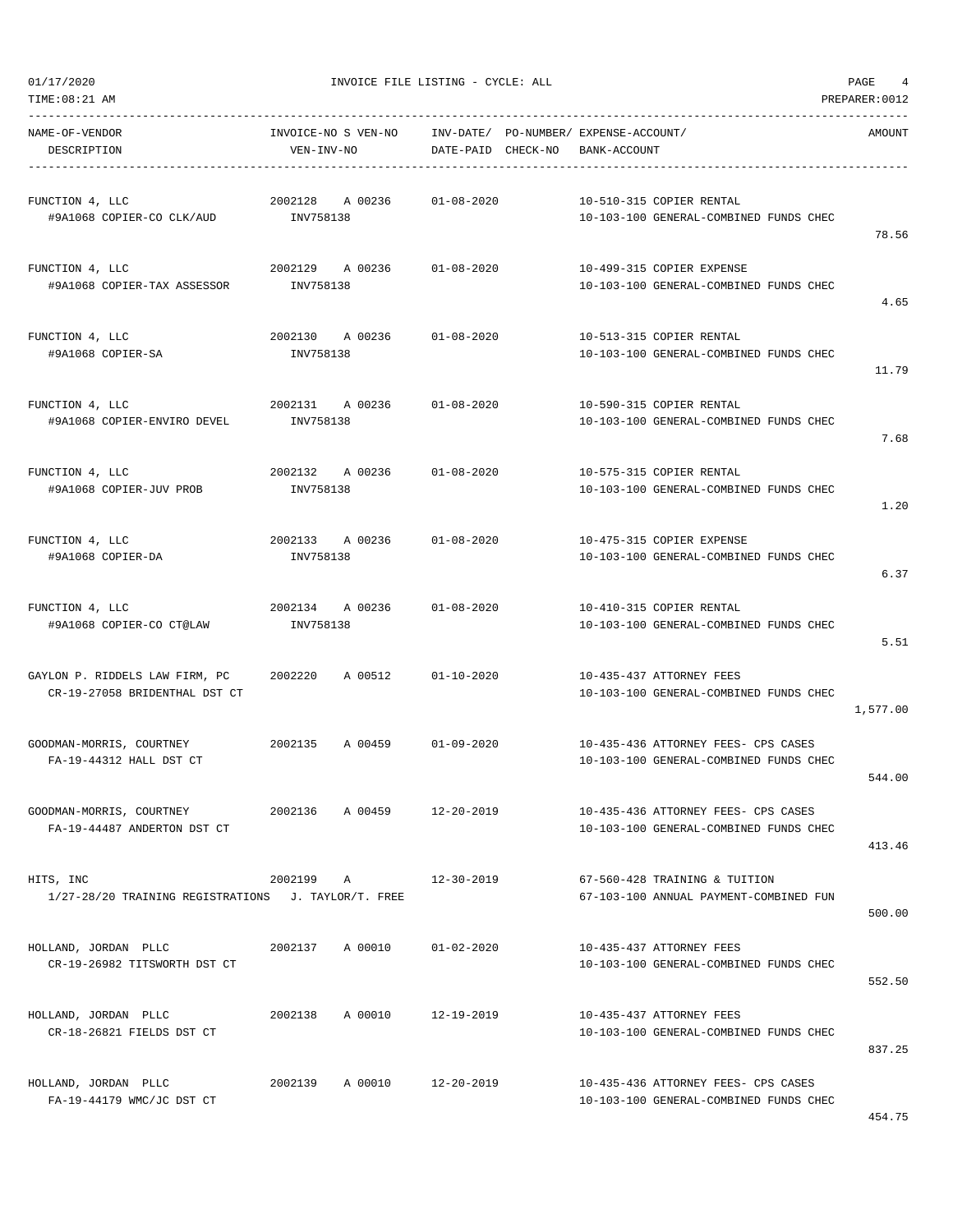| TIME: 08:21 AM                                                                                              |                                   |                    |                    |                                                                                            | PREPARER: 0012 |
|-------------------------------------------------------------------------------------------------------------|-----------------------------------|--------------------|--------------------|--------------------------------------------------------------------------------------------|----------------|
| NAME-OF-VENDOR<br>DESCRIPTION                                                                               | INVOICE-NO S VEN-NO<br>VEN-INV-NO |                    | DATE-PAID CHECK-NO | INV-DATE/ PO-NUMBER/ EXPENSE-ACCOUNT/<br>BANK-ACCOUNT                                      | AMOUNT         |
| HOLLAND, JORDAN PLLC<br>CR-19-27089 TAYLOR DST CT                                                           | 2002140                           | A 00010            | 12-30-2019         | 10-435-437 ATTORNEY FEES<br>10-103-100 GENERAL-COMBINED FUNDS CHEC                         | 586.50         |
| KONICA MINOLTA PREMIER FINANCE $2002141$ A 00444 $01-11-2020$<br>#1284057 108 E SAM RAYBURN COPIER 66448532 |                                   |                    |                    | 10-510-315 COPIER RENTAL<br>10-103-100 GENERAL-COMBINED FUNDS CHEC                         | 114.68         |
| LEMONDS, CHRISTOPHER<br>1/9-10/20 CAR RENTAL-TRANSPORT                                                      | 2002142<br>Α                      |                    | $01 - 14 - 2020$   | 10-560-428 PRISONER TRANSPORT<br>10-103-100 GENERAL-COMBINED FUNDS CHEC                    | 86.82          |
| M.E.N.D.S., INC<br>1/15/20 R&M PARTS-HOOD MOUNT                                                             | 2002175 A 00182<br>043134         |                    | $01 - 15 - 2020$   | 21-621-458 R & M MACHINERY PARTS<br>21-103-100 R&B#1-COMBINED FUNDS CHECKI                 | 25.00          |
| MAGNEGAS WELDING SUPPLY - SOUTH, LL 2002193 A 00446<br>#FANNI CYLINDER LEASE                                | R1347789                          |                    | 12-31-2019         | 23-623-343 R & B MAT. HARDWRE & LUMB<br>23-103-100 R&B#3-COMBINED FUNDS CHECKI             | 15.50          |
| MARLIN BUSINESS BANK<br>#1735820 PHONE SYSTEM                                                               | 2002143 A 00437<br>17695504       |                    | 01-10-2020         | 10-510-420 TELEPHONE<br>10-103-100 GENERAL-COMBINED FUNDS CHEC                             | 3,516.75       |
| MCCRAW MATERIALS<br>$1/13/20$ ROCK & GRAVEL                                                                 | 2002202<br>26769                  | A 00095            | 01-13-2020         | 82-623-341 R & B MAT. ROCK & GRAVEL<br>82-103-100 LAKE PCT 3-COMBINED FUNDS C              | 8,482.50       |
| MIEARS, STEVEN R.<br>FA-19-44431 FLETCHER DST CT                                                            | 2002144                           | A 00337            | 12-23-2019         | 10-435-436 ATTORNEY FEES- CPS CASES<br>10-103-100 GENERAL-COMBINED FUNDS CHEC              | 1,375.93       |
| MORRIS LAW OFFICE, PLLC<br>CR-19-26908 CLARK DST CT                                                         | 2002145                           | A 00011 11-26-2019 |                    | 10-435-437 ATTORNEY FEES<br>10-103-100 GENERAL-COMBINED FUNDS CHEC                         | 297.00         |
| MORRIS LAW OFFICE, PLLC<br>CR-18-26852 BURTON DST CT                                                        | 2002146                           | A 00011            | $11 - 26 - 2019$   | 10-435-437 ATTORNEY FEES<br>10-103-100 GENERAL-COMBINED FUNDS CHEC                         | 306.00         |
| N-TEX SAND & GRAVEL OPERATING, LLC 2002176<br>$1/10/20$ ROCK & GRAVEL                                       | 13476                             | A 00429            | $01 - 10 - 2020$   | 21-621-341 R & B MAT. ROCK & GRAVEL<br>21-103-100 R&B#1-COMBINED FUNDS CHECKI              | 2,724.10       |
| N-TEX SAND & GRAVEL OPERATING, LLC 2002177<br>$1/10/20$ ROCK & GRAVEL                                       | 13483                             | A 00429            | $01 - 10 - 2020$   | 21-621-341 R & B MAT. ROCK & GRAVEL<br>21-103-100 R&B#1-COMBINED FUNDS CHECKI              | 450.00         |
| OFFICE DEPOT<br>#29023460 CALCULATOR                                                                        | 2002147<br>404748956001           | A 00216            |                    | 12-31-2019 2020000091 10-455-310 OFFICE SUPPLIES<br>10-103-100 GENERAL-COMBINED FUNDS CHEC | 19.99          |
| OFFICE DEPOT<br>#29023460 Paper                                                                             | 2002148<br>420981519001           | A 00216            |                    | 01-03-2020 2020000128 10-510-310 OFFICE SUPPLIES<br>10-103-100 GENERAL-COMBINED FUNDS CHEC |                |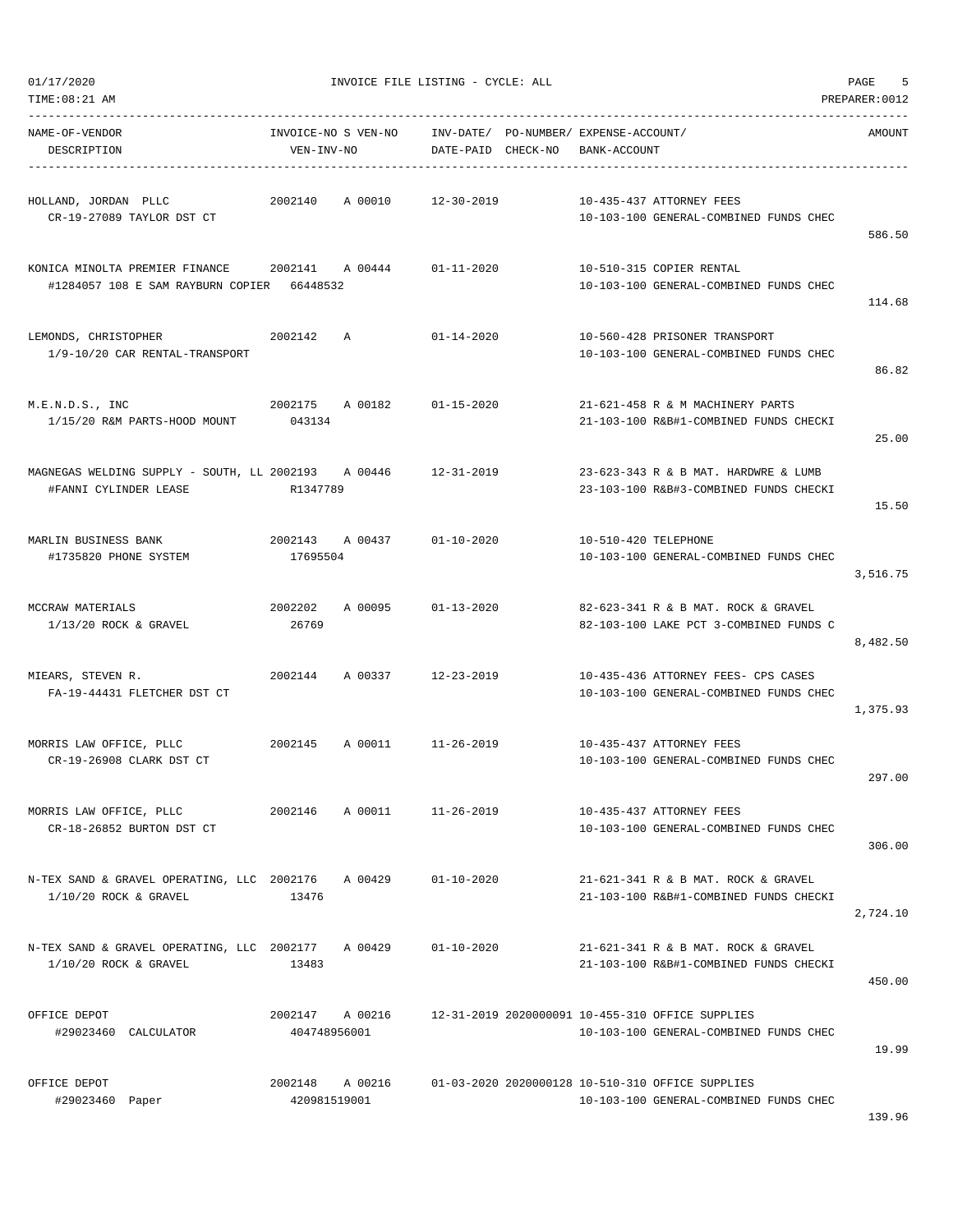| NAME-OF-VENDOR<br>DESCRIPTION       |                               | INVOICE-NO S VEN-NO<br>VEN-INV-NO  | DATE-PAID CHECK-NO | INV-DATE/ PO-NUMBER/ EXPENSE-ACCOUNT/<br>BANK-ACCOUNT                                              | AMOUNT |
|-------------------------------------|-------------------------------|------------------------------------|--------------------|----------------------------------------------------------------------------------------------------|--------|
| OFFICE DEPOT                        | #29023460 File Folders        | 2002149 A 00216<br>420983176001    |                    | 01-03-2020 2020000129 10-573-310 OFFICE SUPPLIES<br>10-103-100 GENERAL-COMBINED FUNDS CHEC         | 54.78  |
| OFFICE DEPOT<br>#29023460 Envelopes |                               | 2002150 A 00216<br>421813047001    |                    | 01-02-2020 2020000131 10-497-310 OFFICE SUPPLIES<br>10-103-100 GENERAL-COMBINED FUNDS CHEC         | 16.06  |
| OFFICE DEPOT                        | #29023460 DOCUMENT COVER      | 2002151<br>A 00216<br>421813047001 |                    | 01-02-2020 2020000131 10-435-310 OFFICE SUPPLIES<br>10-103-100 GENERAL-COMBINED FUNDS CHEC         | 12.93  |
| OFFICE DEPOT                        | #29023460 Office Supplies     | 2002152 A 00216<br>423854464001    |                    | 01-06-2020 2020000134 10-645-310 OFFICE SUPPLIES<br>10-103-100 GENERAL-COMBINED FUNDS CHEC         | 39.28  |
| OFFICE DEPOT<br>#29023460 Calendar  |                               | 2002153 A 00216<br>423853917001    |                    | 01-06-2020 2020000134 10-497-310 OFFICE SUPPLIES<br>10-103-100 GENERAL-COMBINED FUNDS CHEC         | 11.19  |
| OFFICE DEPOT<br>#29023460 PLANNER   |                               | 2002154<br>A 00216<br>423854465001 |                    | 01-06-2020 2020000134 10-645-310 OFFICE SUPPLIES<br>10-103-100 GENERAL-COMBINED FUNDS CHEC         | 22.39  |
| OFFICE DEPOT<br>#29023460 Envelopes |                               | 2002155<br>A 00216<br>424621846001 |                    | 01-07-2020 2020000139 10-510-310 OFFICE SUPPLIES<br>10-103-100 GENERAL-COMBINED FUNDS CHEC         | 227.45 |
| OFFICE DEPOT                        | #29023460 Office Supplies     | 2002156 A 00216<br>424709915001    |                    | 01-07-2020 2020000140 10-403-310 OFFICE SUPPLIES<br>10-103-100 GENERAL-COMBINED FUNDS CHEC         | 103.17 |
| OFFICE DEPOT                        | #29023460 RUBBERBAND/STAPLER  | 2002157<br>424708161001            |                    | A 00216 01-07-2020 2020000140 10-403-310 OFFICE SUPPLIES<br>10-103-100 GENERAL-COMBINED FUNDS CHEC | 64.38  |
| OFFICE DEPOT                        | #29023460 Office Supplies     | 2002158<br>A 00216<br>426136947001 |                    | 01-10-2020 2020000143 10-450-310 OFFICE SUPPLIES<br>10-103-100 GENERAL-COMBINED FUNDS CHEC         | 161.42 |
| OFFICE DEPOT                        | #29023460 Grand Jury Supplies | 2002159 A 00216<br>426155220001    |                    | 01-10-2020 2020000145 10-425-313 GRAND JURY EXPENSE<br>10-103-100 GENERAL-COMBINED FUNDS CHEC      | 33.75  |
| OFFICE DEPOT<br>#29023460 Paper     |                               | 2002160<br>A 00216<br>426155220001 |                    | 01-10-2020 2020000145 10-475-310 OFFICE SUPPLIES<br>10-103-100 GENERAL-COMBINED FUNDS CHEC         | 104.97 |
| OFFICE DEPOT                        | #29023460 Office Supplies     | 2002161<br>A 00216<br>426606536001 |                    | 01-10-2020 2020000147 10-403-310 OFFICE SUPPLIES<br>10-103-100 GENERAL-COMBINED FUNDS CHEC         | 111.22 |
| OFFICE DEPOT<br>#29023460 PLANNER   |                               | 2002194<br>A 00216<br>421814344001 |                    | 01-01-2020 2020000131 23-625-310 OFFICE SUPPLIES<br>23-103-100 R&B#3-COMBINED FUNDS CHECKI         |        |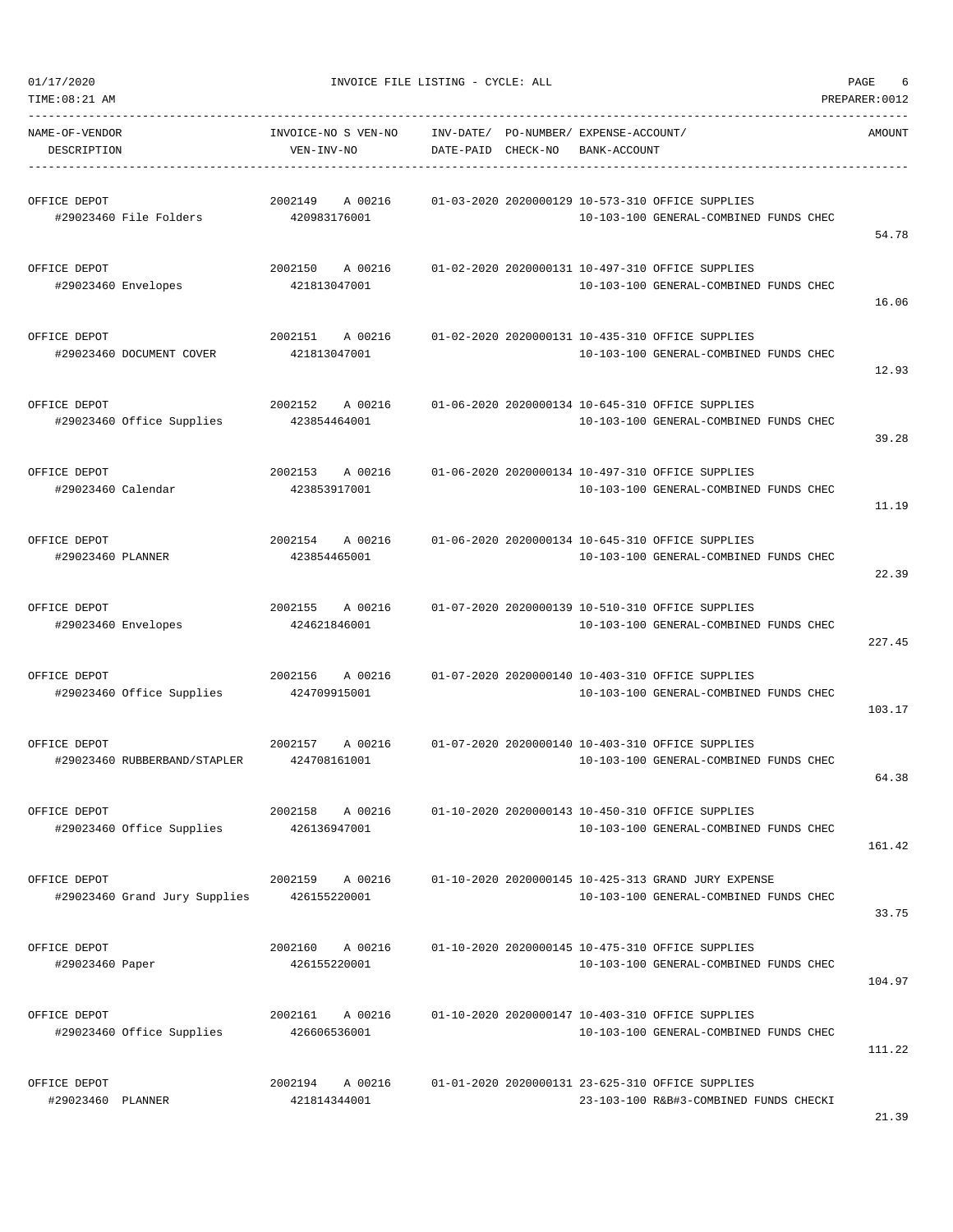| TIME:08:21 AM                                                                           |                                   |                            |                    |                                                       |                                                                                                      | PREPARER: 0012 |
|-----------------------------------------------------------------------------------------|-----------------------------------|----------------------------|--------------------|-------------------------------------------------------|------------------------------------------------------------------------------------------------------|----------------|
| NAME-OF-VENDOR<br>DESCRIPTION                                                           | INVOICE-NO S VEN-NO<br>VEN-INV-NO |                            | DATE-PAID CHECK-NO | INV-DATE/ PO-NUMBER/ EXPENSE-ACCOUNT/<br>BANK-ACCOUNT |                                                                                                      | AMOUNT         |
| PARKER TIRE<br>$1/13/20$ R&M TIRE-REPAIR                                                | 2002221<br>11701                  | A 00006                    | $01 - 13 - 2020$   |                                                       | 24-624-459 R & M MACH. TIRES & TUBES<br>24-103-100 R&B#4- COMBINED FUNDS CHECK                       | 30.00          |
| PARKER TIRE<br>$1/2/20$ R&M TIRE-REPAIR                                                 | 2002222<br>11674                  | A 00006                    | $01 - 02 - 2020$   |                                                       | 24-624-459 R & M MACH. TIRES & TUBES<br>24-103-100 R&B#4- COMBINED FUNDS CHECK                       | 40.00          |
| PERKINS, J. DANIEL<br>FA-19-44097 AM DST CT                                             | 2002162                           | A 00589                    | $01 - 10 - 2020$   |                                                       | 10-435-436 ATTORNEY FEES- CPS CASES<br>10-103-100 GENERAL-COMBINED FUNDS CHEC                        | 459.00         |
| PERKINS, J. DANIEL<br>FA-19-44046 SCOTT DST CT                                          | 2002163                           | A 00589                    | $01 - 10 - 2020$   |                                                       | 10-435-436 ATTORNEY FEES- CPS CASES<br>10-103-100 GENERAL-COMBINED FUNDS CHEC                        | 195.50         |
| PERKINS, J. DANIEL<br>FA-19-44179 COLLINS DST CT                                        | 2002164                           | A 00589                    | $12 - 20 - 2019$   |                                                       | 10-435-436 ATTORNEY FEES- CPS CASES<br>10-103-100 GENERAL-COMBINED FUNDS CHEC                        | 289.00         |
| PERSONALIZED PRINTING<br>$1/3/20$ Juror Cards                                           | 2002165<br>105104                 | A 00826                    |                    | 01-03-2020 2020000118 10-425-435 PRINTING             | 10-103-100 GENERAL-COMBINED FUNDS CHEC                                                               | 972.05         |
| REINERT PAPER & CHEMICAL CENTER<br>#FANNI100 Janitorial Supplies                        | 2002166<br>404923                 | A 00478                    |                    |                                                       | 01-14-2020 2020000150 10-516-332 JANITOR SUPPLIES<br>10-103-100 GENERAL-COMBINED FUNDS CHEC          | 40.12          |
| REINERT PAPER & CHEMICAL CENTER<br>#FANNI100 Janitorial Supplies                        | 2002167<br>404923                 | A 00478                    |                    |                                                       | 01-14-2020 2020000150 10-511-332 JANITOR SUPPLIES<br>10-103-100 GENERAL-COMBINED FUNDS CHEC          | 40.12          |
| REINERT PAPER & CHEMICAL CENTER<br>#FANNI100 Janitorial Supplies                        | 2002168<br>404923                 | A 00478                    |                    |                                                       | 01-14-2020 2020000150 10-513-332 JANITOR SUPPLIES<br>10-103-100 GENERAL-COMBINED FUNDS CHEC          | 40.11          |
| RELIANCE FASTENERS OF DENISON<br>12/27/19 SHOP SUPPLY                                   | 124233                            | 2002181 A 00317            | 12-27-2019         |                                                       | 22-622-340 SHOP SUPPLIES<br>22-103-100 R&B#2- COMBINED FUNDS CHECK                                   | 107.49         |
| RELIANT<br>#2 533 972-2 310 HWY 69 ELECTRIC 111 027 486 444 2                           |                                   | 2002182 A 00289 01-14-2020 |                    |                                                       | 22-622-440 UTILITY ELECTRICITY<br>22-103-100 R&B#2- COMBINED FUNDS CHECK                             | 75.73          |
| RELIANT<br>#2 591 591-9 GD LIGHT ELECTRIC 111 027 486 445 9                             |                                   | 2002183 A 00289 01-14-2020 |                    |                                                       | 22-622-440 UTILITY ELECTRICITY<br>22-103-100 R&B#2- COMBINED FUNDS CHECK                             | 23.95          |
| RELIANT<br>#2 591 592-7 GD LIGHT ELECTRIC 111 027 486 446 7                             |                                   | 2002184 A 00289 01-14-2020 |                    |                                                       | 22-622-440 UTILITY ELECTRICITY<br>22-103-100 R&B#2- COMBINED FUNDS CHECK                             | 10.57          |
| SOUTHERN TIRE MART, LLC $2002185$ A 00596<br>#214560  4-11R22.5  FS561  14P  4000095461 |                                   |                            |                    |                                                       | 01-09-2020 2020000141 22-622-459 R & M MACH. TIRES & TUBES<br>22-103-100 R&B#2- COMBINED FUNDS CHECK |                |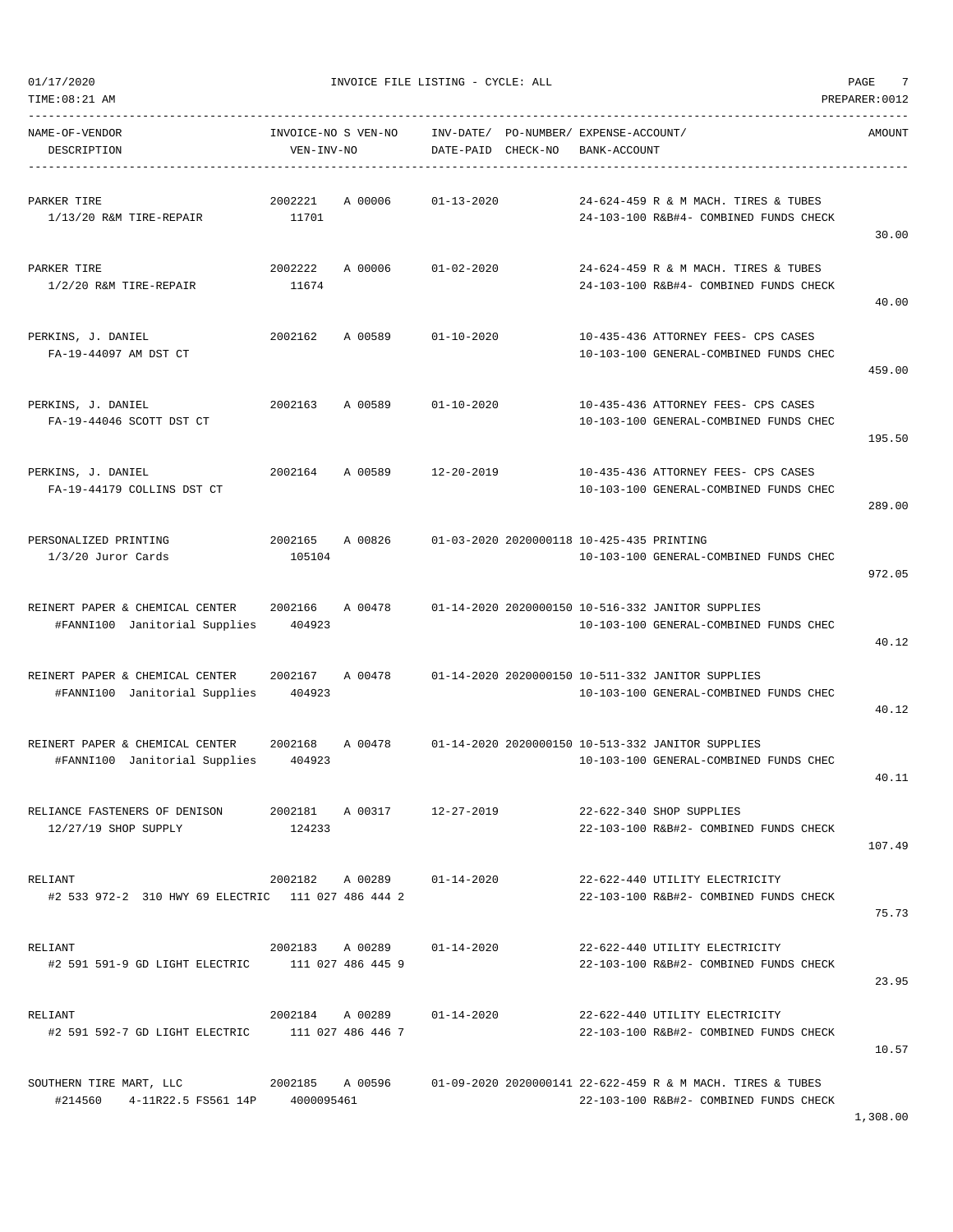| --------------------------------                              |                                   |              |                    |                                                       |                                                                              |          |
|---------------------------------------------------------------|-----------------------------------|--------------|--------------------|-------------------------------------------------------|------------------------------------------------------------------------------|----------|
| NAME-OF-VENDOR<br>DESCRIPTION                                 | INVOICE-NO S VEN-NO<br>VEN-INV-NO |              | DATE-PAID CHECK-NO | INV-DATE/ PO-NUMBER/ EXPENSE-ACCOUNT/<br>BANK-ACCOUNT |                                                                              | AMOUNT   |
| SPARKLIGHT<br>#120620497 INTERNET-DST CLK/AUD                 | 2002207                           | A 00707      | $01 - 16 - 2020$   |                                                       | 10-518-421 INTERNET SERVICES<br>10-103-100 GENERAL-COMBINED FUNDS CHEC       | 744.74   |
| SPARKLIGHT<br>#102575958 INTERNET-AGRILIFE                    | 2002208                           | A 00707      | $01 - 16 - 2020$   |                                                       | 10-665-422 CABLE INTERNET<br>10-103-100 GENERAL-COMBINED FUNDS CHEC          | 54.51    |
| SPARKLIGHT<br>#120620588 INTERNET-CO CLK/DA                   | 2002209                           | A 00707      | $01 - 16 - 2020$   |                                                       | 10-518-421 INTERNET SERVICES<br>10-103-100 GENERAL-COMBINED FUNDS CHEC       | 587.14   |
| SPARKLIGHT<br>#120620637 INTERNET-SA                          | 2002210                           | A 00707      | $01 - 16 - 2020$   | 10-513-421 INTERNET                                   | 10-103-100 GENERAL-COMBINED FUNDS CHEC                                       | 362.30   |
| SPARKLIGHT<br>#128529310 INTERNET-108 E SAM RAYBU             | 2002211                           | A 00707      | $01 - 16 - 2020$   |                                                       | 10-518-421 INTERNET SERVICES<br>10-103-100 GENERAL-COMBINED FUNDS CHEC       | 137.65   |
| SPARKLIGHT<br>#120620513 INTERNET-CCL                         | 2002212                           | A 00707      | $01 - 16 - 2020$   |                                                       | 10-518-421 INTERNET SERVICES<br>10-103-100 GENERAL-COMBINED FUNDS CHEC       | 362.30   |
| SPARKLIGHT<br>#121459531 INTERNET-IHC                         | 2002213                           | A 00707      | $01 - 16 - 2020$   | 10-645-441 DSL LINE                                   | 10-103-100 GENERAL-COMBINED FUNDS CHEC                                       | 48.39    |
| SPARKLIGHT<br>#120140181 INTERNET-CO JUDGE                    | 2002214                           | A 00707      | $01 - 16 - 2020$   |                                                       | 10-514-421 TELEPHONE/INTERNET<br>10-103-100 GENERAL-COMBINED FUNDS CHEC      | 66.21    |
| SPARKLIGHT<br>#127664639 INTERNET-SHERIFF                     | 2002215                           | A 00707      | $01 - 16 - 2020$   |                                                       | 10-560-444 INTERNET SERVICE<br>10-103-100 GENERAL-COMBINED FUNDS CHEC        | 106.83   |
| SPARKLIGHT<br>#121664254 INTERNET-PCT 4                       | 2002216                           | A 00707      | $01 - 16 - 2020$   |                                                       | 24-624-421 DSL INTERNET<br>24-103-100 R&B#4- COMBINED FUNDS CHECK            | 69.35    |
| STATE COMPTROLLER<br>#17560009411 12/31/19 CIVIL FEES         | 2002169                           | A 00793      | $01 - 16 - 2020$   |                                                       | 10-409-489 COURT COSTS/ARREST FEES<br>10-103-100 GENERAL-COMBINED FUNDS CHEC | 8,640.71 |
| TAYLOR, JEREMY<br>1/26-28/20 TRAINING-MEALS                   | 2002198                           | $\mathbb{A}$ | $12 - 30 - 2019$   |                                                       | 67-560-428 TRAINING & TUITION<br>67-103-100 ANNUAL PAYMENT-COMBINED FUN      | 84.00    |
| TEXAS ASSOCIATION OF COUNTIES<br>#248913/740 2020 ANNUAL DUES | 2002170                           | A 00298      | $01 - 01 - 2020$   | 10-409-481 DUES                                       | 10-103-100 GENERAL-COMBINED FUNDS CHEC                                       | 1,225.00 |
| TEXAS ASSOCIATION OF COUNTIES<br>2020 AUDITOR DUES            | 2002171                           | A 00298      | $01 - 15 - 2020$   | 10-495-481 DUES                                       | 10-103-100 GENERAL-COMBINED FUNDS CHEC                                       |          |

TIME:08:21 AM PREPARER:0012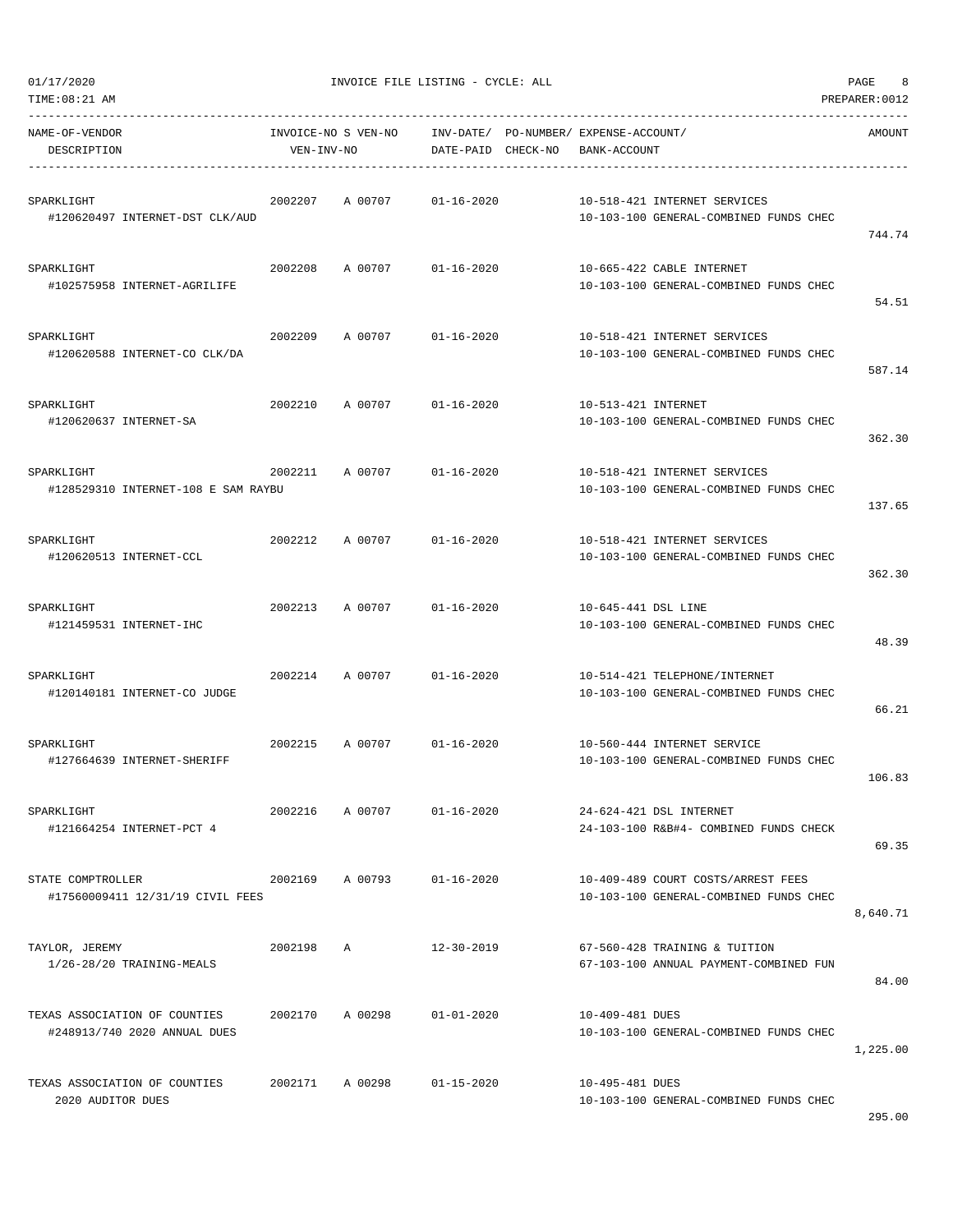| 01/17/2020<br>TIME: 08:21 AM                                      |                                   | INVOICE FILE LISTING - CYCLE: ALL |                    |                                                                               | 9<br>PAGE<br>PREPARER: 0012 |
|-------------------------------------------------------------------|-----------------------------------|-----------------------------------|--------------------|-------------------------------------------------------------------------------|-----------------------------|
| NAME-OF-VENDOR<br>DESCRIPTION                                     | INVOICE-NO S VEN-NO<br>VEN-INV-NO |                                   | DATE-PAID CHECK-NO | INV-DATE/ PO-NUMBER/ EXPENSE-ACCOUNT/<br>BANK-ACCOUNT                         | AMOUNT                      |
| TEXAS ASSOCIATION OF COUNTIES<br>2020 TREASURER DUES              | 2002172                           | A 00298                           | $01 - 10 - 2020$   | 10-497-481 DUES<br>10-103-100 GENERAL-COMBINED FUNDS CHEC                     | 175.00                      |
| TEXAS WORKFORCE COMMISSION<br>#99-992871-4 CO CLK UNEMPLOY-FLOWER | 2002217                           | A 00197                           | $01 - 13 - 2020$   | 10-409-206 UNEMPLOYMENT EXPENSE<br>10-103-100 GENERAL-COMBINED FUNDS CHEC     | 436.00                      |
| TEXAS WORKFORCE COMMISSION<br>#99-992871-4 SHERIFF UNEMPLOY-      | 2002218                           | A 00197<br>ATCHLEY/ARMSTRONG      | $01 - 13 - 2020$   | 10-560-206 UNEMPLOYMENT EXPENSE<br>10-103-100 GENERAL-COMBINED FUNDS CHEC     | 5,879.58                    |
| TEXHOMA LIMESTONE, INC.<br>1/13/20 ROCK & GRAVEL-HAULING          | 2002186<br>7735                   | A 00265                           | $01 - 13 - 2020$   | 22-622-341 R & B MAT. ROCK & GRAVEL<br>22-103-100 R&B#2- COMBINED FUNDS CHECK | 4,515.58                    |
| TEXHOMA LIMESTONE, INC.<br>1/13/20 ROCK & GRAVEL-HAULING          | 2002201<br>7737                   | A 00265                           | $01 - 13 - 2020$   | 78-628-341 R & B MAT. ROCK & GRAVEL<br>78-103-100 RAW WATER PIPELINE-COMB.FUN | 5,321.95                    |
| TEXHOMA LIMESTONE, INC.<br>1/13/20 ROCK & GRAVEL-HAULING          | 2002203<br>7736                   | A 00265                           | $01 - 13 - 2020$   | 82-623-341 R & B MAT. ROCK & GRAVEL<br>82-103-100 LAKE PCT 3-COMBINED FUNDS C | 5,476.78                    |
| US POSTAL SERVICE<br>BOX #86 6 MONTH LEASE                        | 2002173                           | Α                                 | $01 - 07 - 2020$   | 10-457-311 POSTAL EXPENSES<br>10-103-100 GENERAL-COMBINED FUNDS CHEC          | 38.00                       |
| VESTED NETWORKS<br>#9973 WINDOM PHONES                            | 2002174<br>165956                 | A 00480                           | $01 - 15 - 2020$   | 10-510-420 TELEPHONE<br>10-103-100 GENERAL-COMBINED FUNDS CHEC                | 67.50                       |